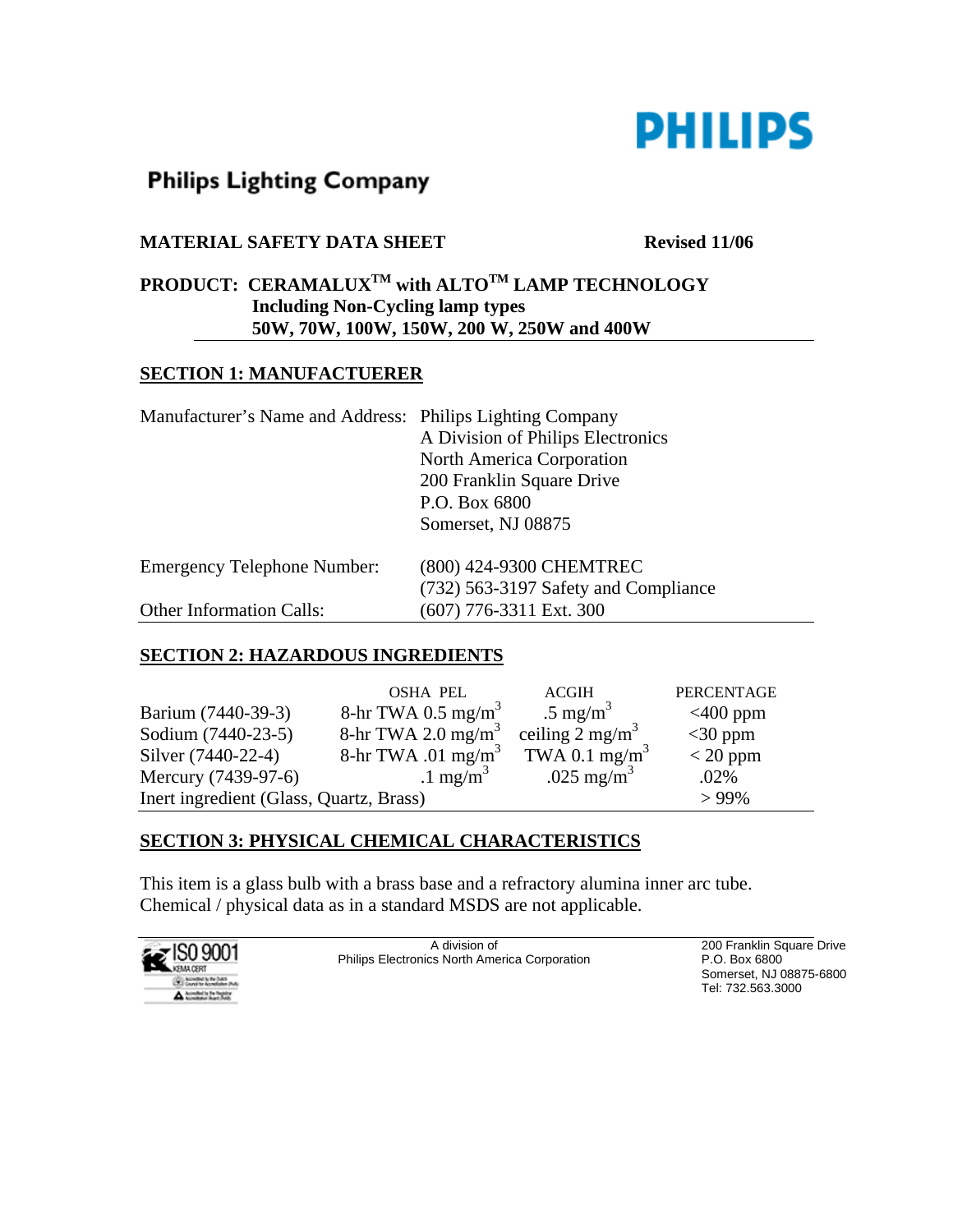## **CERAMALUXTM with ALTOTM LAMP TECHNOLOGY Including Non-Cycling lamp types 50W, 70W, 100W, 150W, 250W and 400W Page 2 of 3**

#### **SECTION 4: FIRE AND EXPLOSION DATA**

Fire and explosion data not applicable to the intact lamp. There is so little sodium in this lamp that exposing the broken inner arc tube to water will not produce fire. Under extreme heat outer glass envelope might melt or crack. The inner arc tube is composed of polycrystalline alumina and is refractory material.

#### **SECTION 5: REACTVITY DATA**

Stability: The lamp is stable

Incompatibility: Glass envelope will react with hydrofluoric acid, sodium reacts with water but in this case the amount of sodium is extremely small and reaction will not be vigorous.

### **SECTION 6: HEALTH EFFECTS**

Not applicable in the intact lamp. The inner envelope is composed of polycrystalline alumina. Breakage of this envelope may result in some exposure to elemental sodium and mercury. No adverse effects are expected from occasional exposure to broken lamps. As a matter of good practice, breakage should be avoided. Prolonged or frequent exposure to broken envelopes should be avoided through use of adequate ventilation during disposal of large quantities of lamps.

#### **SECTION 7: PRECAUTIONS FOR SAFE HANDLING AND USE**

Normal precautions should be taken for the collection of broken glass.

Waste Disposal Method: At the end of rated life, when this lamp is removed from service, it will be subjected to the current Toxic Characteristic Leaching Procedure (TCLP) prescribed by the Environmental Protection Agency. This test is used to determining whether an item is a hazardous waste or a non-hazardous waste under current E. P. A. definition. Philips Lighting will provide the test protocol on request. This result will allow the end user to evaluate all of the disposal options, which may be available in the particular state in which the generator facility is located. Disposal of this lamp is currently regulated in California, Minnesota, Vermont, Connecticut, Maine (mid 2002), and the incinerator counties of Florida. The generator should check with local and state officials for their guidance. In most states ALTO lamps are considered nonhazardous subtitle D waste. Philips encourages recycling of its products by qualified recyclers.